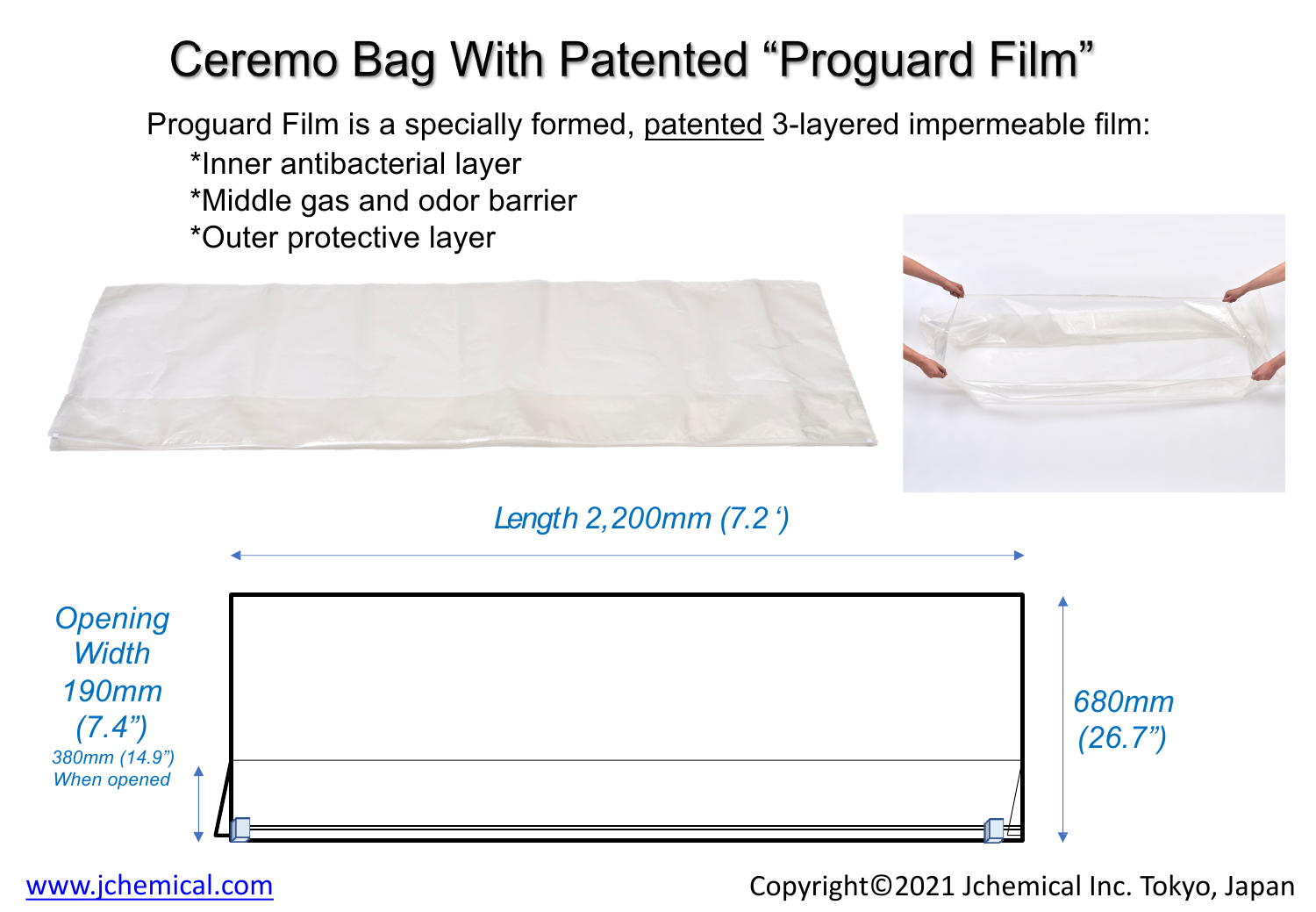Process to Manufacture Ceremo Inner Bags with "Proguard Film"

3 rolls of Proguard Film are required to manufacture the Ceremo Bag. A gusset for the opening is folded in half, and pressed between the inner and outer films, the zipper is added, and it's all run through a pressing machine and heat sealed around the seams.

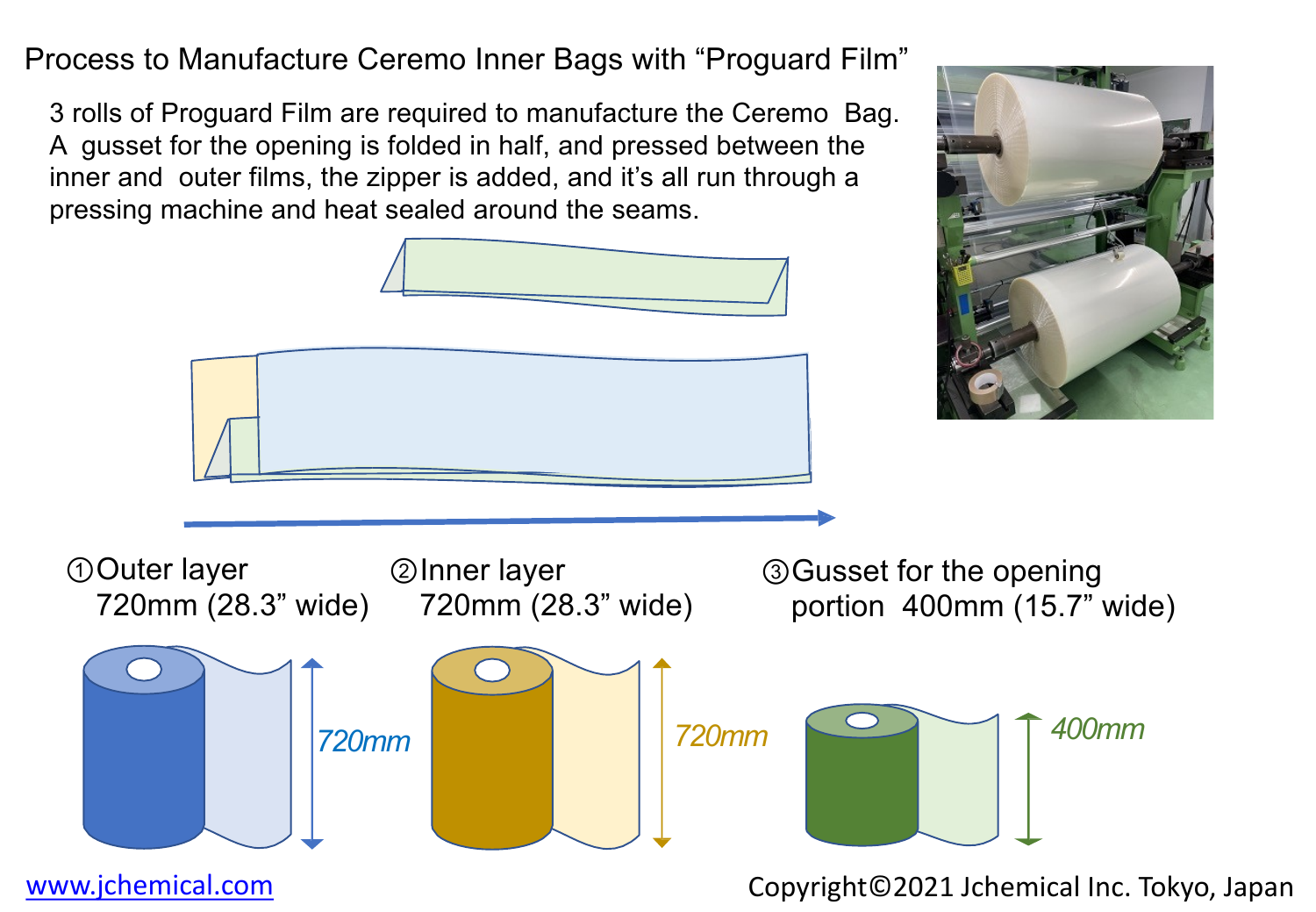

www.jchemical.com com Copyright©2021 Jchen